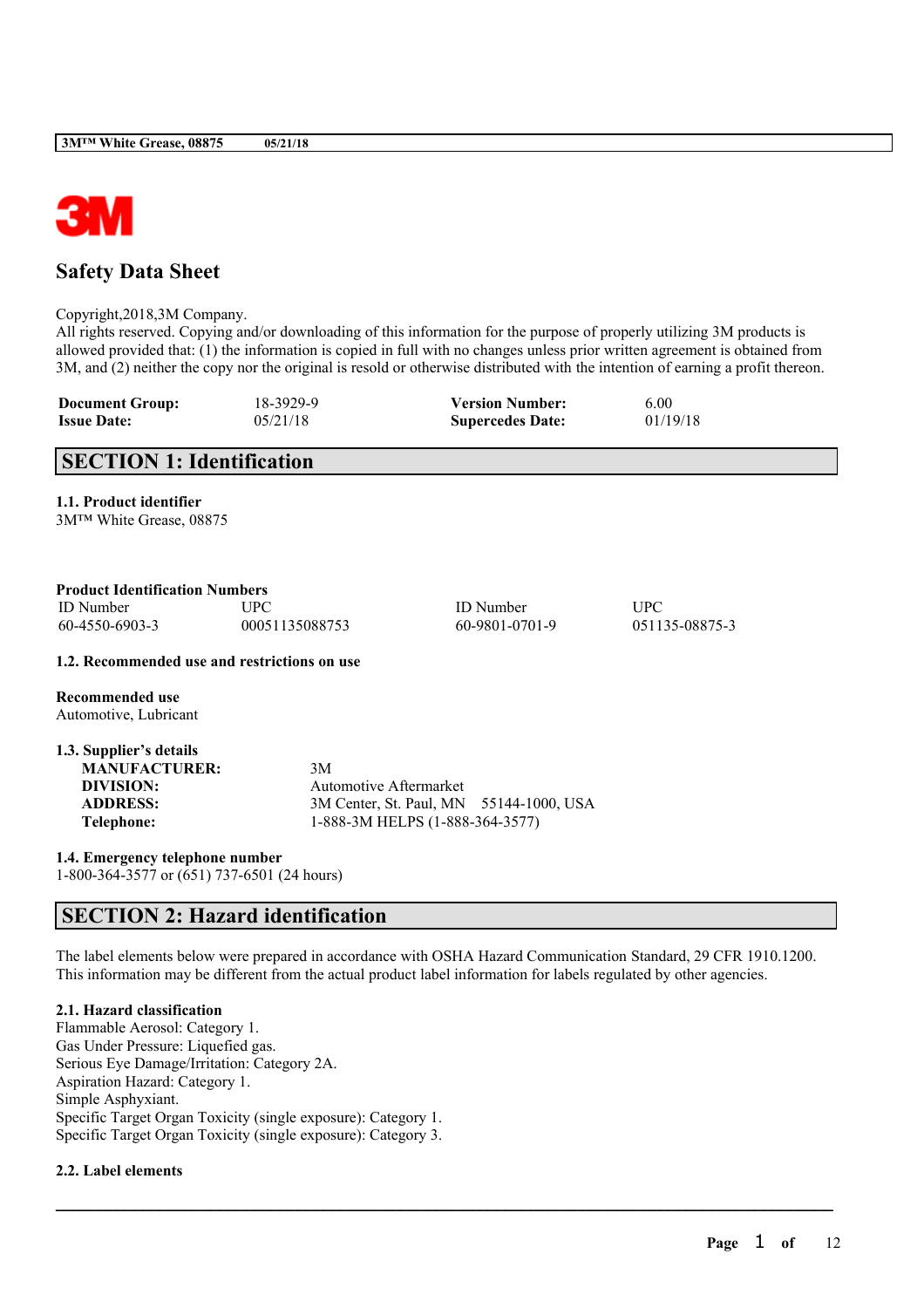## **Signal word**

Danger

### **Symbols**

Flame | Gas cylinder | Exclamation mark | Health Hazard |

#### **Pictograms**



## **Hazard Statements**

Extremely flammable aerosol. Contains gas under pressure; may explode if heated.

Causes serious eye irritation. May be fatal if swallowed and enters airways. May cause drowsiness or dizziness. May displace oxygen and cause rapid suffocation.

Causes damage to organs: cardiovascular system |

#### **Precautionary Statements General:**

Keep out of reach of children.

### **Prevention:**

Keep away from heat/sparks/open flames/hot surfaces. - No smoking. Do not spray on an open flame or other ignition source. Pressurized container: Do not pierce or burn, even after use. Do not breathe dust/fume/gas/mist/vapors/spray. Use only outdoors or in a well-ventilated area. Wear eye/face protection. Do not eat, drink or smoke when using this product. Wash thoroughly after handling.

### **Response:**

IF INHALED: Remove person to fresh air and keep comfortable for breathing. IF IN EYES: Rinse cautiously with water for several minutes. Remove contact lenses, if present and easy to do. Continue rinsing. If eye irritation persists: Get medical advice/attention. Do NOT induce vomiting. IF SWALLOWED: Immediately call a POISON CENTER or doctor/physician. Specific treatment (see Notes to Physician on this label). Call a POISON CENTER or doctor/physician if you feel unwell.

 $\mathcal{L}_\mathcal{L} = \mathcal{L}_\mathcal{L} = \mathcal{L}_\mathcal{L} = \mathcal{L}_\mathcal{L} = \mathcal{L}_\mathcal{L} = \mathcal{L}_\mathcal{L} = \mathcal{L}_\mathcal{L} = \mathcal{L}_\mathcal{L} = \mathcal{L}_\mathcal{L} = \mathcal{L}_\mathcal{L} = \mathcal{L}_\mathcal{L} = \mathcal{L}_\mathcal{L} = \mathcal{L}_\mathcal{L} = \mathcal{L}_\mathcal{L} = \mathcal{L}_\mathcal{L} = \mathcal{L}_\mathcal{L} = \mathcal{L}_\mathcal{L}$ 

### **Storage:**

Protect from sunlight. Store in a well-ventilated place. Protect from sunlight. Do not expose to temperatures exceeding 50C/122F. Store in a well-ventilated place. Keep container tightly closed. Store locked up.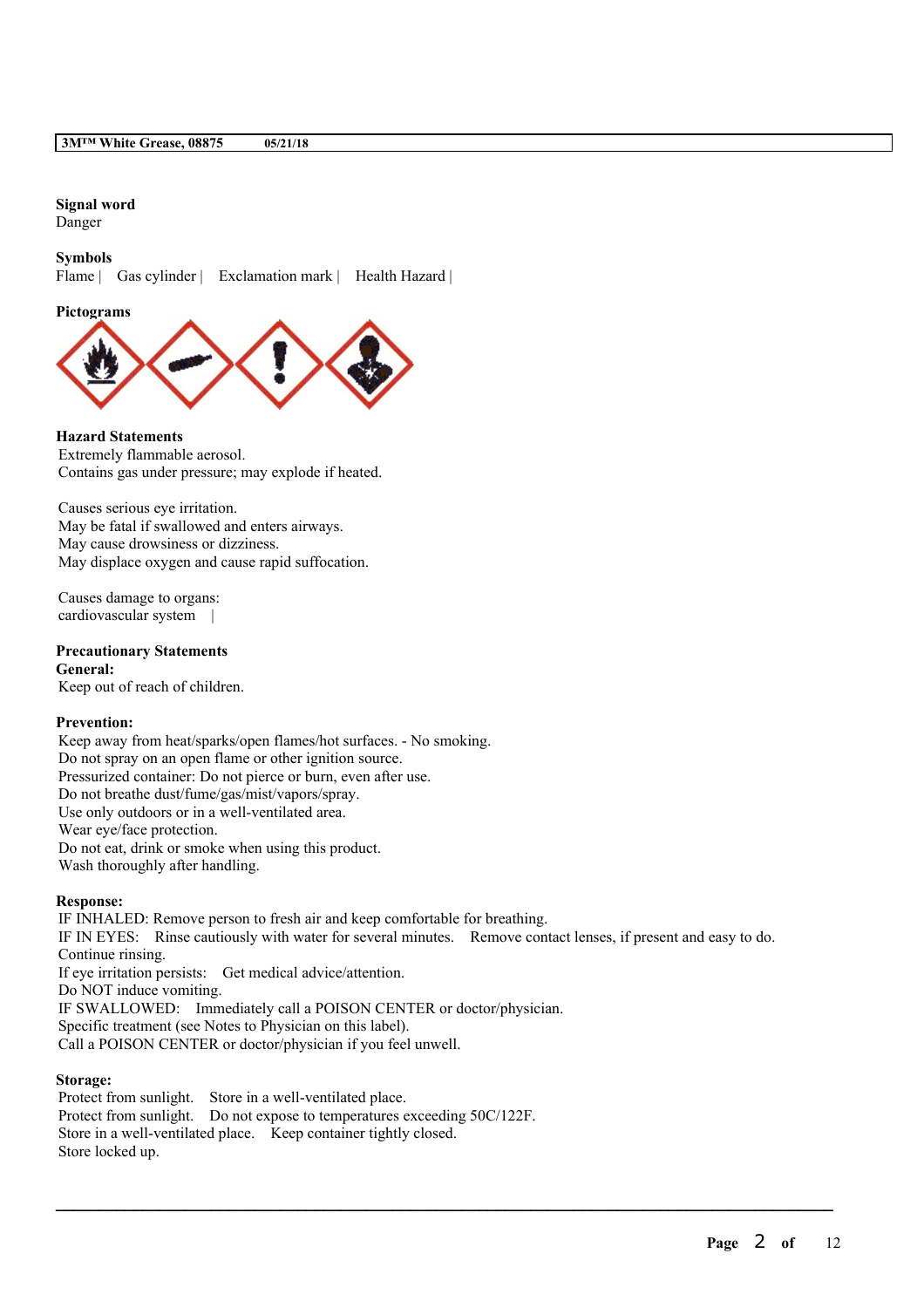### **Disposal:**

Dispose of contents/container in accordance with applicable local/regional/national/international regulations.

### **Notes to Physician:**

Exposure may increase myocardial irritability. Do not administer sympathomimetic drugs unless absolutely necessary.

25% of the mixture consists of ingredients of unknown acute oral toxicity.

# **SECTION 3: Composition/information on ingredients**

| Ingredient                                          | <b>C.A.S. No.</b> | $\%$ by Wt               |
|-----------------------------------------------------|-------------------|--------------------------|
| Hydrotreated Heavy Naphthenic Petroleum Distillates | $164742 - 52 - 5$ | 15 - 40 Trade Secret *   |
| Acetone                                             | $167-64-1$        | 10 - 30 Trade Secret $*$ |
| Heptane                                             | $142 - 82 - 5$    | 10 - 30 Trade Secret *   |
| <i>I</i> sobutane                                   | $75 - 28 - 5$     | 10 - 30 Trade Secret *   |
| Lithium 12-Hydroxystearate                          | 7620-77-1         | 1 - 5 Trade Secret *     |
| Zinc Oxide                                          | 1314-13-2         | $\leq$ 2 Trade Secret *  |

\*The specific chemical identity and/or exact percentage (concentration) of this composition has been withheld as a trade secret.

## **SECTION 4: First aid measures**

### **4.1. Description of first aid measures**

## **Inhalation:**

Remove person to fresh air. Get medical attention.

### **Skin Contact:**

Wash with soap and water. If signs/symptoms develop, get medical attention.

## **Eye Contact:**

Immediately flush with large amounts of water. Remove contact lenses if easy to do. Continue rinsing. Get medical attention.

## **If Swallowed:**

Do not induce vomiting. Get immediate medical attention.

### **4.2. Most important symptoms and effects, both acute and delayed**

See Section 11.1. Information on toxicological effects.

## **4.3. Indication of any immediate medical attention and special treatment required**

Exposure may increase myocardial irritability. Do not administer sympathomimetic drugs unless absolutely necessary.

 $\mathcal{L}_\mathcal{L} = \mathcal{L}_\mathcal{L} = \mathcal{L}_\mathcal{L} = \mathcal{L}_\mathcal{L} = \mathcal{L}_\mathcal{L} = \mathcal{L}_\mathcal{L} = \mathcal{L}_\mathcal{L} = \mathcal{L}_\mathcal{L} = \mathcal{L}_\mathcal{L} = \mathcal{L}_\mathcal{L} = \mathcal{L}_\mathcal{L} = \mathcal{L}_\mathcal{L} = \mathcal{L}_\mathcal{L} = \mathcal{L}_\mathcal{L} = \mathcal{L}_\mathcal{L} = \mathcal{L}_\mathcal{L} = \mathcal{L}_\mathcal{L}$ 

# **SECTION 5: Fire-fighting measures**

## **5.1. Suitable extinguishing media**

Use a fire fighting agent suitable for the surrounding fire.

### **5.2. Special hazards arising from the substance or mixture**

Closed containers exposed to heat from fire may build pressure and explode.

## **5.3. Special protective actions for fire-fighters**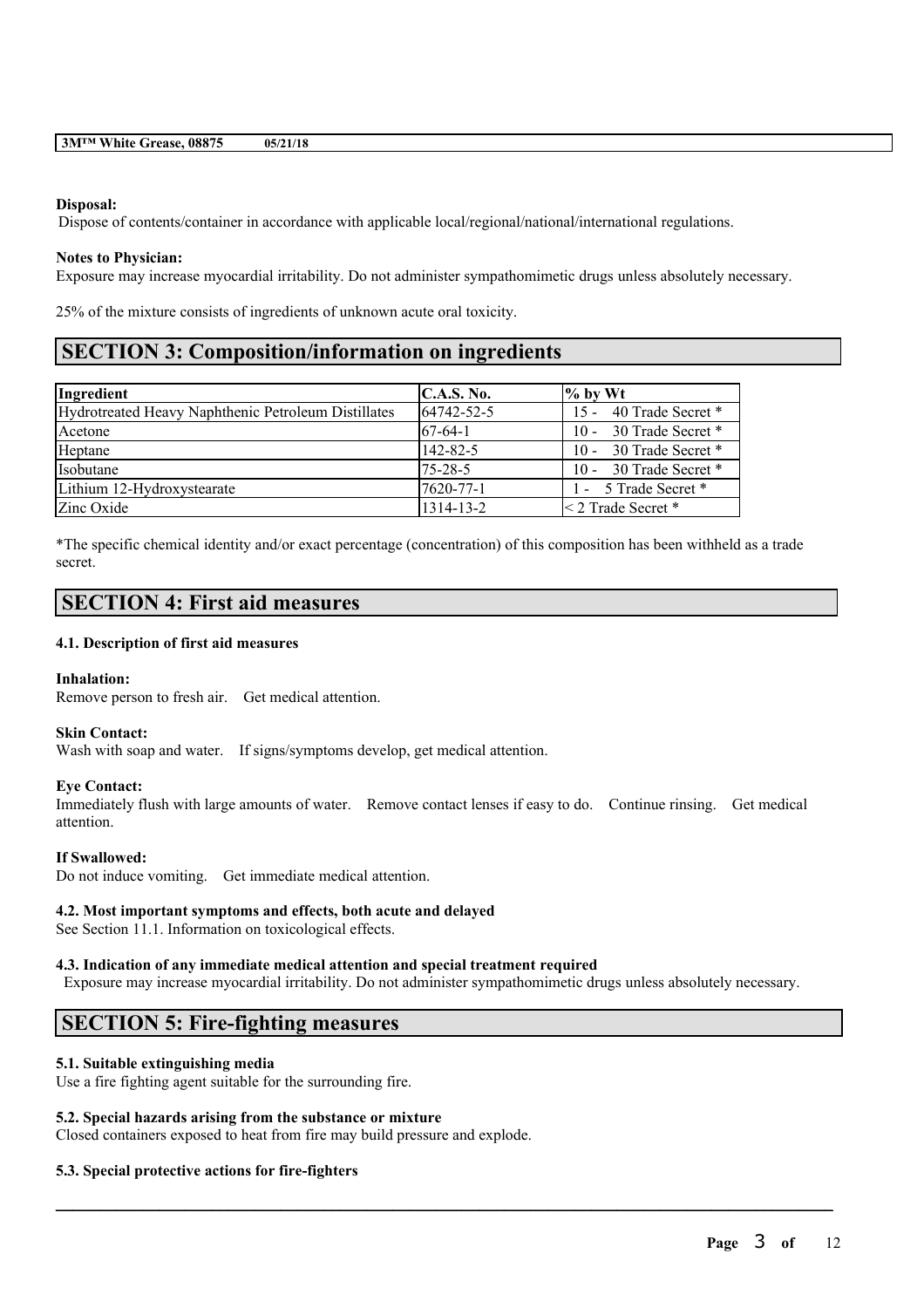Water may not effectively extinguish fire; however, it should be used to keep fire-exposed containers and surfaces cool and prevent explosive rupture.

# **SECTION 6: Accidental release measures**

## **6.1. Personal precautions, protective equipment and emergency procedures**

Evacuate area. Keep away from heat/sparks/open flames/hot surfaces. - No smoking. Use only non-sparking tools. Ventilate the area with fresh air. For large spill, or spills in confined spaces, provide mechanical ventilation to disperse or exhaust vapors, in accordance with good industrial hygiene practice. Warning! A motor could be an ignition source and could cause flammable gases or vapors in the spill area to burn or explode. Refer to other sections of this SDS for information regarding physical and health hazards, respiratory protection, ventilation, and personal protective equipment.

## **6.2. Environmental precautions**

Avoid release to the environment. For larger spills, cover drains and build dikes to prevent entry into sewer systems or bodies of water.

## **6.3. Methods and material for containment and cleaning up**

If possible, seal leaking container. Place leaking containers in a well-ventilated area, preferably an operating exhaust hood, or if necessary outdoors on an impermeable surface until appropriate packaging for the leaking container or its contents is available. Contain spill. Cover spill area with a fire-extinguishing foam. An appropriate aqueous film forming foam (AFFF) is recommended. Working from around the edges of the spill inward, cover with bentonite, vermiculite, or commercially available inorganic absorbent material. Mix in sufficient absorbent until it appears dry. Remember, adding an absorbent material does not remove a physical, health, or environmental hazard. Collect as much of the spilled material as possible using non-sparking tools. Place in a metal container approved for transportation by appropriate authorities. Clean up residue with an appropriate solvent selected by a qualified and authorized person. Ventilate the area with fresh air. Read and follow safety precautions on the solvent label and SDS. Seal the container. Dispose of collected material as soon as possible in accordance with applicable local/regional/national/international regulations.

# **SECTION 7: Handling and storage**

## **7.1. Precautions for safe handling**

Do not use in a confined area with minimal air exchange. Keep out of reach of children. Keep away from heat/sparks/open flames/hot surfaces. - No smoking. Do not spray on an open flame or other ignition source. Do not pierce or burn, even after use. Do not breathe dust/fume/gas/mist/vapors/spray. Do not get in eyes, on skin, or on clothing. Do not eat, drink or smoke when using this product. Wash thoroughly after handling. Avoid contact with oxidizing agents (eg. chlorine, chromic acid etc.)

## **7.2. Conditions for safe storage including any incompatibilities**

Store in a well-ventilated place. Keep container tightly closed. Protect from sunlight. Do not expose to temperatures exceeding 50C/122F. Protect from sunlight. Store in a well-ventilated place. Store away from heat. Store away from acids. Store away from oxidizing agents.

# **SECTION 8: Exposure controls/personal protection**

## **8.1. Control parameters**

## **Occupational exposure limits**

If a component is disclosed in section 3 but does not appear in the table below, an occupational exposure limit is not available for the component.

| Ingredient | <b>C.A.S. No.</b> | <b>Agency</b> | Limit type                 | Additional Comments |
|------------|-------------------|---------------|----------------------------|---------------------|
| Zinc Oxide | 1314-13-2         | <b>LACGIH</b> | TWA(respirable fraction):2 |                     |
|            |                   |               | $mg/m3$ ; STEL(respirable  |                     |
|            |                   |               | $frac{10 \text{ mg}}{m^3}$ |                     |
| Zinc Oxide | 1314-13-2         | <b>OSHA</b>   | TWA(as fume):5             |                     |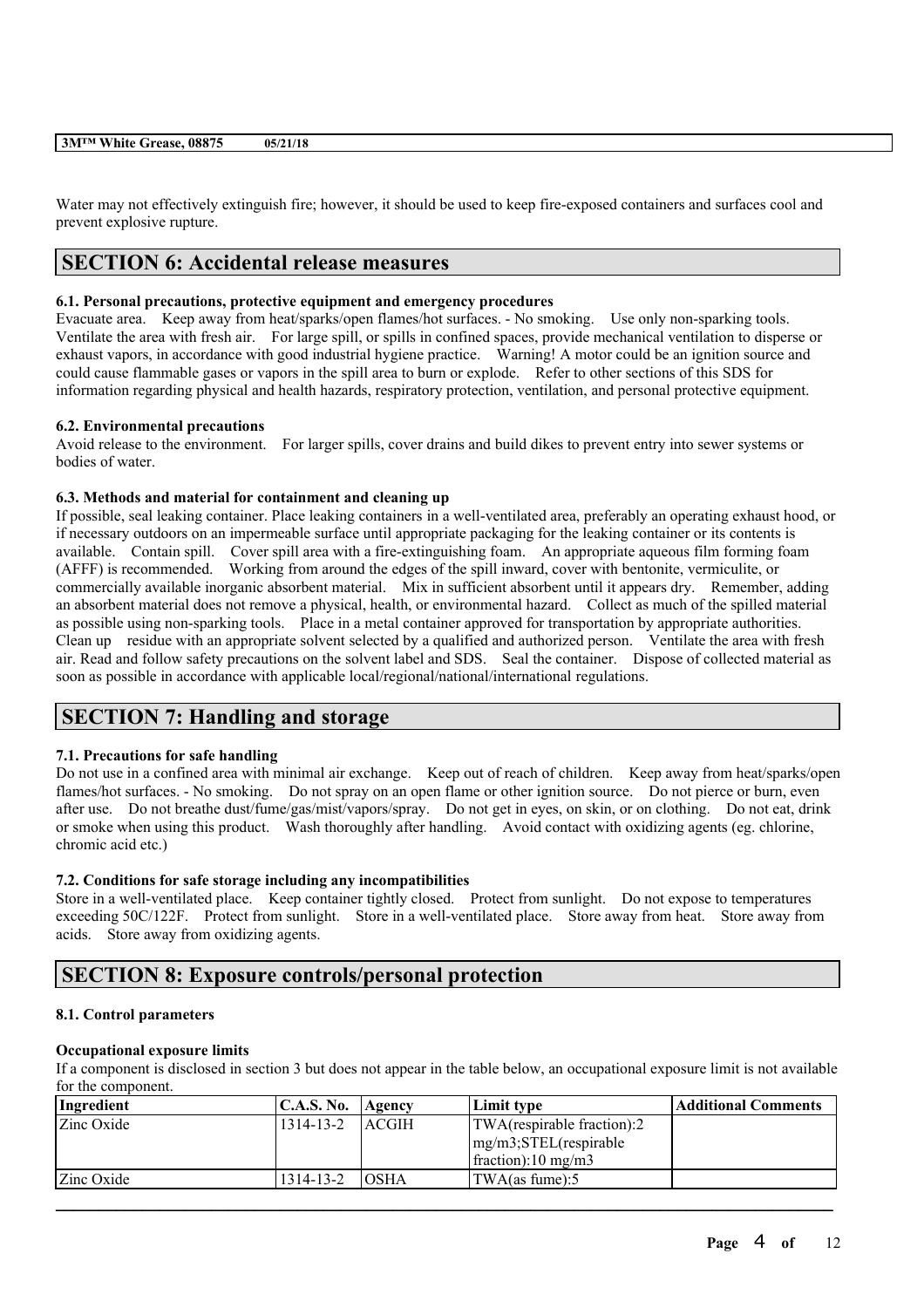|                              |               |              | $mg/m3$ ; TWA(as total dust): 15<br>mg/m3;TWA(respirable<br>fraction):5 mg/m3 |        |
|------------------------------|---------------|--------------|-------------------------------------------------------------------------------|--------|
| Heptane                      | 142-82-5      | <b>ACGIH</b> | TWA:400 ppm; STEL:500 ppm                                                     |        |
| Heptane                      | 142-82-5      | <b>OSHA</b>  | TWA:2000 mg/m3(500 ppm)                                                       |        |
| <b>PETROLEUM DISTILLATES</b> | 64742-52-5    | <b>OSHA</b>  | TWA:2000 mg/m3(500 ppm)                                                       |        |
| Acetone                      | $67-64-1$     | <b>ACGIH</b> | TWA:250 ppm;STEL:500 ppm   A4: Not class. as human                            |        |
|                              |               |              |                                                                               | carcin |
| Acetone                      | $67-64-1$     | <b>OSHA</b>  | TWA:2400 mg/m3(1000 ppm)                                                      |        |
| Isobutane                    | $75 - 28 - 5$ | <b>ACGIH</b> | $STEL:1000$ ppm                                                               |        |

ACGIH : American Conference of Governmental Industrial Hygienists

AIHA : American Industrial Hygiene Association

CMRG : Chemical Manufacturer's Recommended Guidelines

OSHA : United States Department of Labor - Occupational Safety and Health Administration

TWA: Time-Weighted-Average

STEL: Short Term Exposure Limit

CEIL: Ceiling

### **8.2. Exposure controls**

### **8.2.1. Engineering controls**

Do not remain in area where available oxygen may be reduced. Use general dilution ventilation and/or local exhaust ventilation to control airborne exposures to below relevant Exposure Limits and/or control dust/fume/gas/mist/vapors/spray. If ventilation is not adequate, use respiratory protection equipment.

### **8.2.2. Personal protective equipment (PPE)**

### **Eye/face protection**

Select and use eye/face protection to prevent contact based on the results of an exposure assessment. The following eye/face protection(s) are recommended: Indirect Vented Goggles

**Skin/hand protection**

Select and use gloves and/or protective clothing approved to relevant local standards to prevent skin contact based on the results of an exposure assessment. Selection should be based on use factors such as exposure levels, concentration of the substance or mixture, frequency and duration, physical challenges such as temperature extremes, and other use conditions. Consult with your glove and/or protective clothing manufacturer for selection of appropriate compatible gloves/protective clothing.

Gloves made from the following material(s) are recommended: Fluoroelastomer Nitrile Rubber

### **Respiratory protection**

An exposure assessment may be needed to decide if a respirator is required. If a respirator is needed, use respirators as part of a full respiratory protection program. Based on the results of the exposure assessment, select from the following respirator type(s) to reduce inhalation exposure:

 $\mathcal{L}_\mathcal{L} = \mathcal{L}_\mathcal{L} = \mathcal{L}_\mathcal{L} = \mathcal{L}_\mathcal{L} = \mathcal{L}_\mathcal{L} = \mathcal{L}_\mathcal{L} = \mathcal{L}_\mathcal{L} = \mathcal{L}_\mathcal{L} = \mathcal{L}_\mathcal{L} = \mathcal{L}_\mathcal{L} = \mathcal{L}_\mathcal{L} = \mathcal{L}_\mathcal{L} = \mathcal{L}_\mathcal{L} = \mathcal{L}_\mathcal{L} = \mathcal{L}_\mathcal{L} = \mathcal{L}_\mathcal{L} = \mathcal{L}_\mathcal{L}$ 

Half facepiece or full facepiece supplied-air respirator

For questions about suitability for a specific application, consult with your respirator manufacturer.

# **SECTION 9: Physical and chemical properties**

| 9.1. Information on basic physical and chemical properties |         |
|------------------------------------------------------------|---------|
| <b>General Physical Form:</b>                              | Liquid  |
| <b>Specific Physical Form:</b>                             | Aerosol |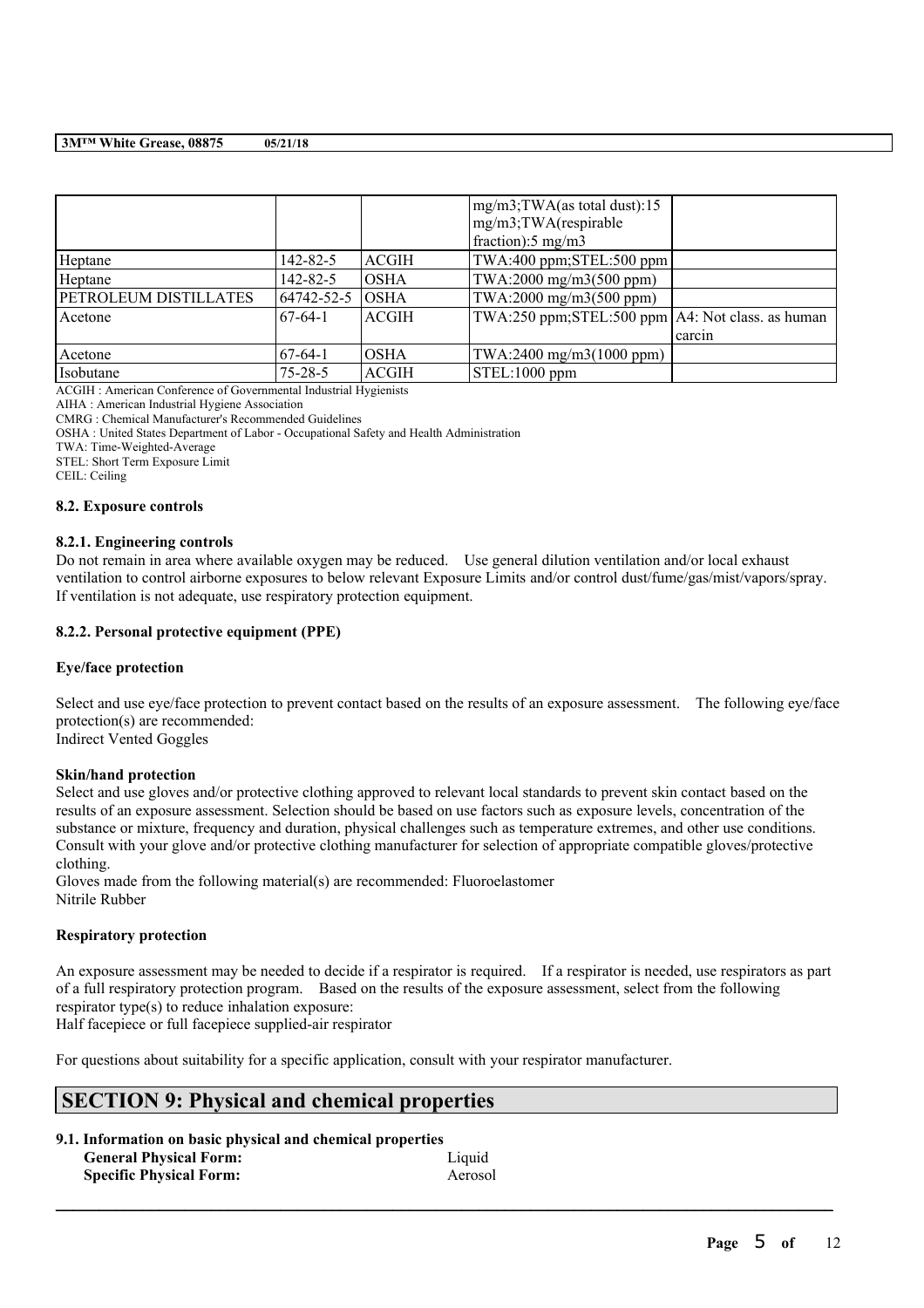| Odor, Color, Grade:                       | Clear liquid sprayed as an aerosol. Solvent odor.        |
|-------------------------------------------|----------------------------------------------------------|
| <b>Odor threshold</b>                     | No Data Available                                        |
| pН                                        | Not Applicable                                           |
| <b>Melting point</b>                      | Not Applicable                                           |
| <b>Boiling Point</b>                      | No Data Available                                        |
| <b>Flash Point</b>                        | $\leq=0.0$ °F                                            |
| <b>Evaporation rate</b>                   | No Data Available                                        |
| <b>Flammability (solid, gas)</b>          | Not Applicable                                           |
| <b>Flammable Limits(LEL)</b>              | 1.1 [Details: Propellant]                                |
| <b>Flammable Limits(UEL)</b>              | 12.8 [Details:Propellant]                                |
| <b>Vapor Pressure</b>                     | 760 mm [Details: Propellants]                            |
| <b>Vapor Density</b>                      | No Data Available                                        |
| <b>Density</b>                            | $6.18$ lb/gal                                            |
| <b>Density</b>                            | $0.74$ g/ml                                              |
| <b>Specific Gravity</b>                   | $0.74$ [Ref Std:WATER=1]                                 |
| <b>Solubility in Water</b>                | Negligible                                               |
| Solubility- non-water                     | No Data Available                                        |
| Partition coefficient: n-octanol/water    | No Data Available                                        |
| <b>Autoignition temperature</b>           | No Data Available                                        |
| <b>Decomposition temperature</b>          | No Data Available                                        |
| <b>Viscosity</b>                          | No Data Available                                        |
| <b>Hazardous Air Pollutants</b>           | 0 lb HAPS/lb solids [Test Method:Calculated]             |
| <b>Volatile Organic Compounds</b>         | 44.0 % weight [Test Method: calculated per CARB title 2] |
| <b>Volatile Organic Compounds</b>         | 326 g/l [Test Method: calculated SCAQMD rule 443.1]      |
| <b>VOC Less H2O &amp; Exempt Solvents</b> | 401 g/l [Test Method: calculated SCAQMD rule 443.1]      |
|                                           |                                                          |

# **SECTION 10: Stability and reactivity**

### **10.1. Reactivity**

This material may be reactive with certain agents under certain conditions - see the remaining headings in this section.

### **10.2. Chemical stability**

Stable.

### **10.3. Possibility of hazardous reactions**

Hazardous polymerization will not occur.

**10.4. Conditions to avoid** Heat

**10.5. Incompatible materials** Not determined

## **10.6. Hazardous decomposition products**

**Substance Condition**

Carbon monoxide Oxidation, heat or reaction Carbon dioxide Oxidation, heat or reaction

# **SECTION 11: Toxicological information**

The information below may not be consistent with the material classification in Section 2 if specific ingredient **classifications are mandated by a competent authority. In addition, toxicological data on ingredients may not be**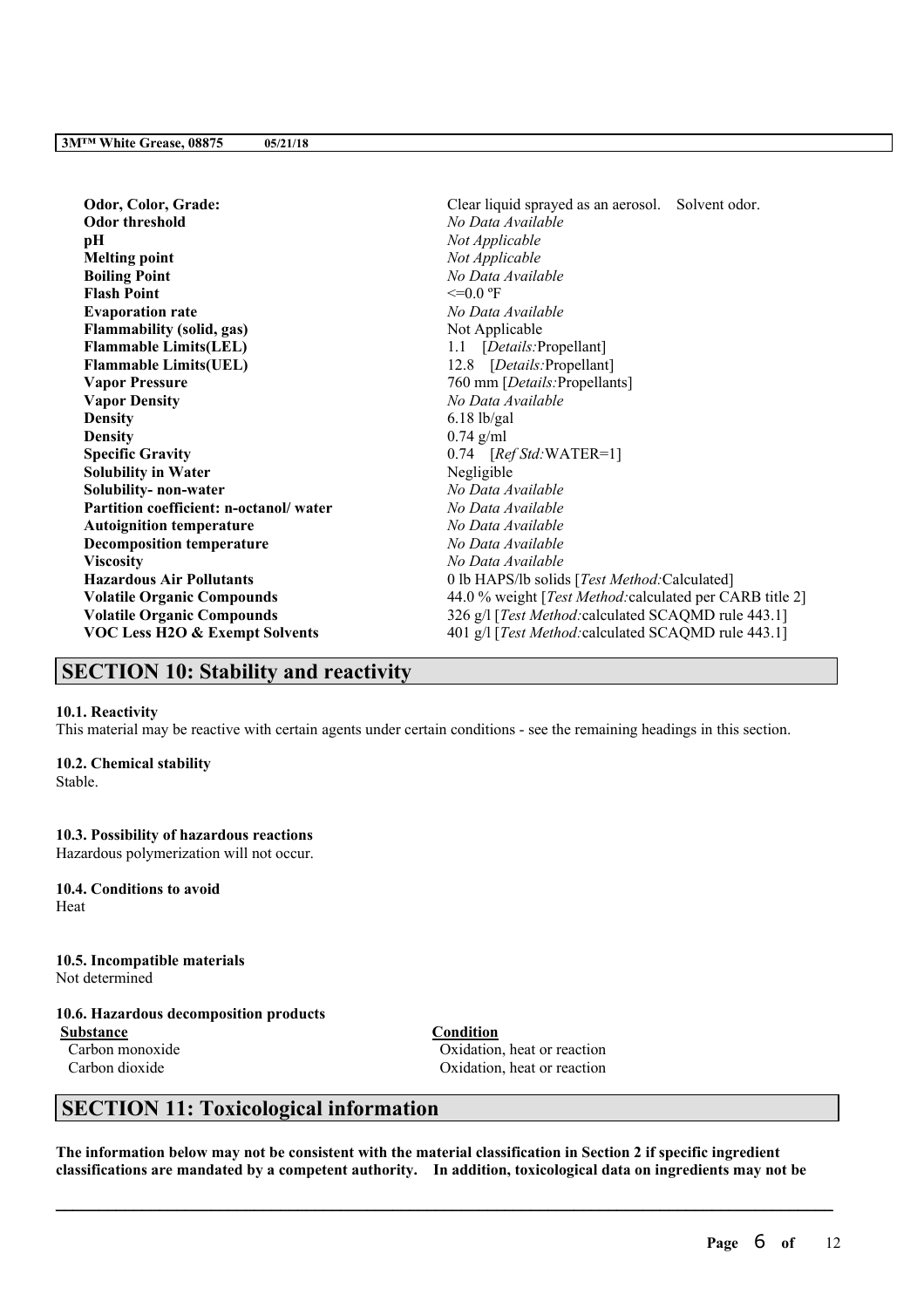reflected in the material classification and/or the signs and symptoms of exposure, because an ingredient may be present below the threshold for labeling, an ingredient may not be available for exposure, or the data may not be **relevant to the material as a whole.**

### **11.1. Information on Toxicological effects**

### **Signs and Symptoms of Exposure**

### Based on test data and/or information on the components, this material may produce the following health effects:

### **Inhalation:**

Simple Asphyxiation: Signs/symptoms may include increased heart rate, rapid respirations, drowsiness, headache, incoordination, altered judgement, nausea, vomiting, lethargy, seizures, coma, and may be fatal.

Respiratory Tract Irritation: Signs/symptoms may include cough, sneezing, nasal discharge, headache, hoarseness, and nose and throat pain.

May cause additional health effects (see below).

### **Skin Contact:**

Mild Skin Irritation: Signs/symptoms may include localized redness, swelling, itching, and dryness.

#### **Eye Contact:**

Severe Eye Irritation: Signs/symptoms may include significant redness, swelling, pain, tearing, cloudy appearance of the cornea, and impaired vision.

### **Ingestion:**

Chemical (Aspiration) Pneumonitis: Signs/symptoms may include coughing, gasping, choking, burning of the mouth, difficulty breathing, bluish colored skin (cyanosis), and may be fatal.

Gastrointestinal Irritation: Signs/symptoms may include abdominal pain, stomach upset, nausea, vomiting and diarrhea.

May cause additional health effects (see below).

### **Additional Health Effects:**

### **Single exposure may cause target organ effects:**

Central Nervous System (CNS) Depression: Signs/symptoms may include headache, dizziness, drowsiness, incoordination, nausea, slowed reaction time, slurred speech, giddiness, and unconsciousness.

Cardiac Sensitization: Signs/symptoms may include irregular heartbeat (arrhythmia), faintness, chest pain, and may be fatal.

### **Toxicological Data**

If a component is disclosed in section 3 but does not appear in a table below, either no data are available for that endpoint or the data are not sufficient for classification.

## **Acute Toxicity**

| Name                                                | Route       | <b>Species</b> | Value                                             |
|-----------------------------------------------------|-------------|----------------|---------------------------------------------------|
| Overall product                                     | Ingestion   |                | No data available; calculated $ATE > 5,000$ mg/kg |
| Hydrotreated Heavy Naphthenic Petroleum Distillates | Dermal      | Rabbit         | $LD50 > 2,000$ mg/kg                              |
| Hydrotreated Heavy Naphthenic Petroleum Distillates | Ingestion   | Rat            | $LD50 > 5,000$ mg/kg                              |
| Heptane                                             | Dermal      | Rabbit         | LD50 $3,000$ mg/kg                                |
| Heptane                                             | Inhalation- | Rat            | LC50<br>$103 \text{ mg/l}$                        |
|                                                     | Vapor (4    |                |                                                   |
|                                                     | hours)      |                |                                                   |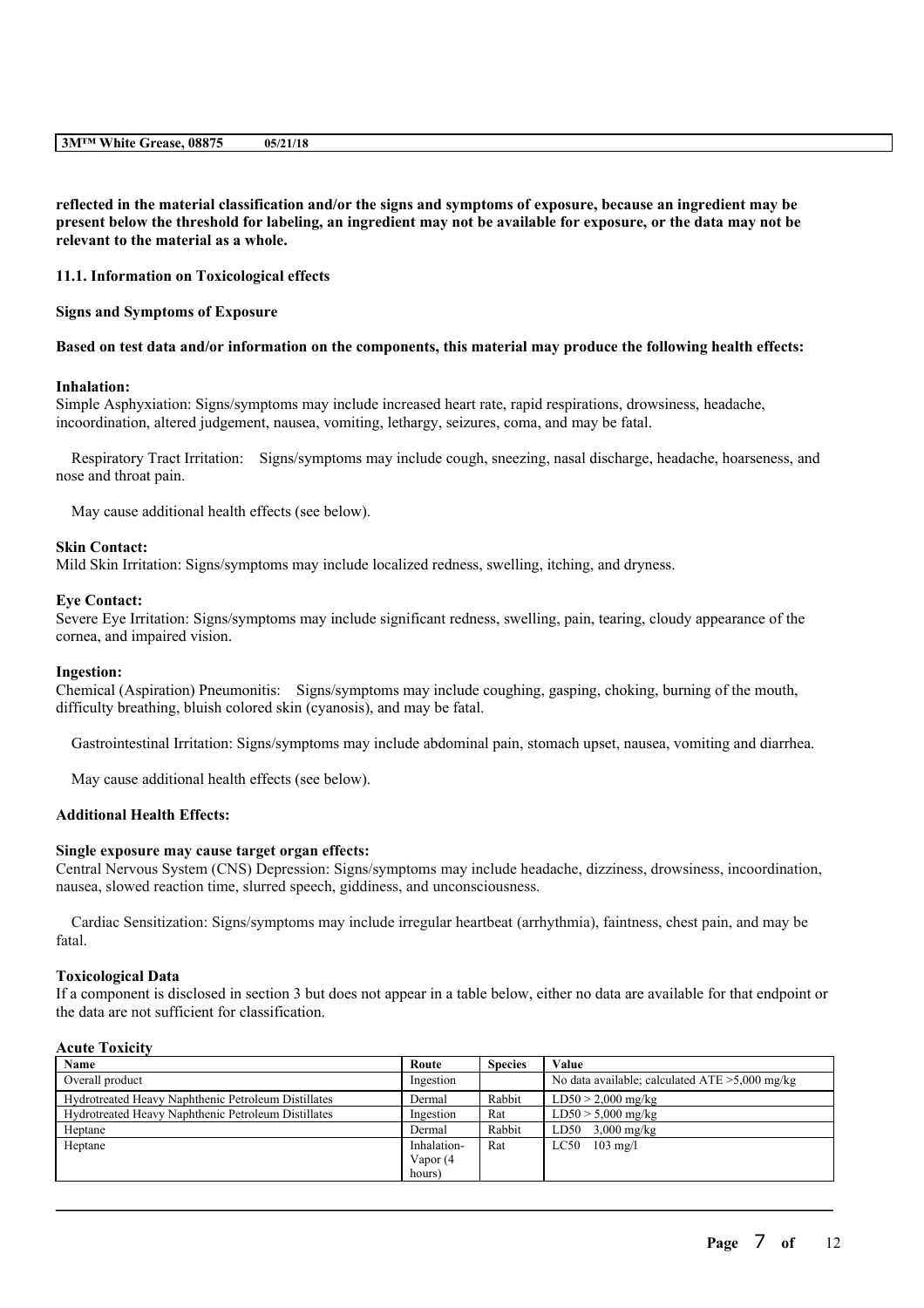| Heptane    | Ingestion                             | Rat    | $LD50 > 15,000$ mg/kg                |
|------------|---------------------------------------|--------|--------------------------------------|
| Acetone    | Dermal                                | Rabbit | $LD50 > 15,688$ mg/kg                |
| Acetone    | Inhalation-<br>Vapor (4<br>hours)     | Rat    | $LC50$ 76 mg/l                       |
| Acetone    | Ingestion                             | Rat    | LD50<br>$5,800$ mg/kg                |
| Isobutane  | Inhalation-<br>Gas $(4)$<br>hours)    | Rat    | $276,000$ ppm<br>$_{\rm LC50}$       |
| Zinc Oxide | Dermal                                |        | LD50 estimated to be $> 5,000$ mg/kg |
| Zinc Oxide | Inhalation-<br>Dust/Mist<br>(4 hours) | Rat    | $LC50 > 5.7$ mg/l                    |
| Zinc Oxide | Ingestion                             | Rat    | $LD50 > 5,000$ mg/kg                 |

 $\overline{ATE}$  = acute toxicity estimate

## **Skin Corrosion/Irritation**

| Name                                                | <b>Species</b> | Value                     |
|-----------------------------------------------------|----------------|---------------------------|
|                                                     |                |                           |
| Hydrotreated Heavy Naphthenic Petroleum Distillates | Rabbit         | Minimal irritation        |
| Heptane                                             | Human          | Mild irritant             |
| Acetone                                             | Mouse          | Minimal irritation        |
| Isobutane                                           | Professio      | No significant irritation |
|                                                     | nal            |                           |
|                                                     | judgeme        |                           |
|                                                     | nt             |                           |
| Zinc Oxide                                          | Human          | No significant irritation |
|                                                     | and            |                           |
|                                                     | animal         |                           |

## **Serious Eye Damage/Irritation**

| Name                                                | <b>Species</b> | Value                     |
|-----------------------------------------------------|----------------|---------------------------|
|                                                     |                |                           |
| Hydrotreated Heavy Naphthenic Petroleum Distillates | Rabbit         | Mild irritant             |
| Heptane                                             | Professio      | Moderate irritant         |
|                                                     | nal            |                           |
|                                                     | judgeme        |                           |
|                                                     | nt             |                           |
| Acetone                                             | Rabbit         | Severe irritant           |
| Isobutane                                           | Professio      | No significant irritation |
|                                                     | nal            |                           |
|                                                     | judgeme        |                           |
|                                                     | nt             |                           |
| Zinc Oxide                                          | Rabbit         | Mild irritant             |

## **Skin Sensitization**

| Name                                                | <b>Species</b> | Value          |
|-----------------------------------------------------|----------------|----------------|
| Hydrotreated Heavy Naphthenic Petroleum Distillates | Guinea         | Not classified |
|                                                     | pig            |                |
| Zinc Oxide                                          | Guinea         | Not classified |
|                                                     | pig            |                |

### **Respiratory Sensitization**

For the component/components, either no data are currently available or the data are not sufficient for classification.

## **Germ Cell Mutagenicity**

| Name      | Route    | Value                                          |
|-----------|----------|------------------------------------------------|
|           |          |                                                |
| Heptane   | In Vitro | Not mutagenic                                  |
| Acetone   | In vivo  | Not mutagenic                                  |
| Acetone   | In Vitro | Some positive data exist, but the data are not |
|           |          | sufficient for classification                  |
| Isobutane | In Vitro | Not mutagenic                                  |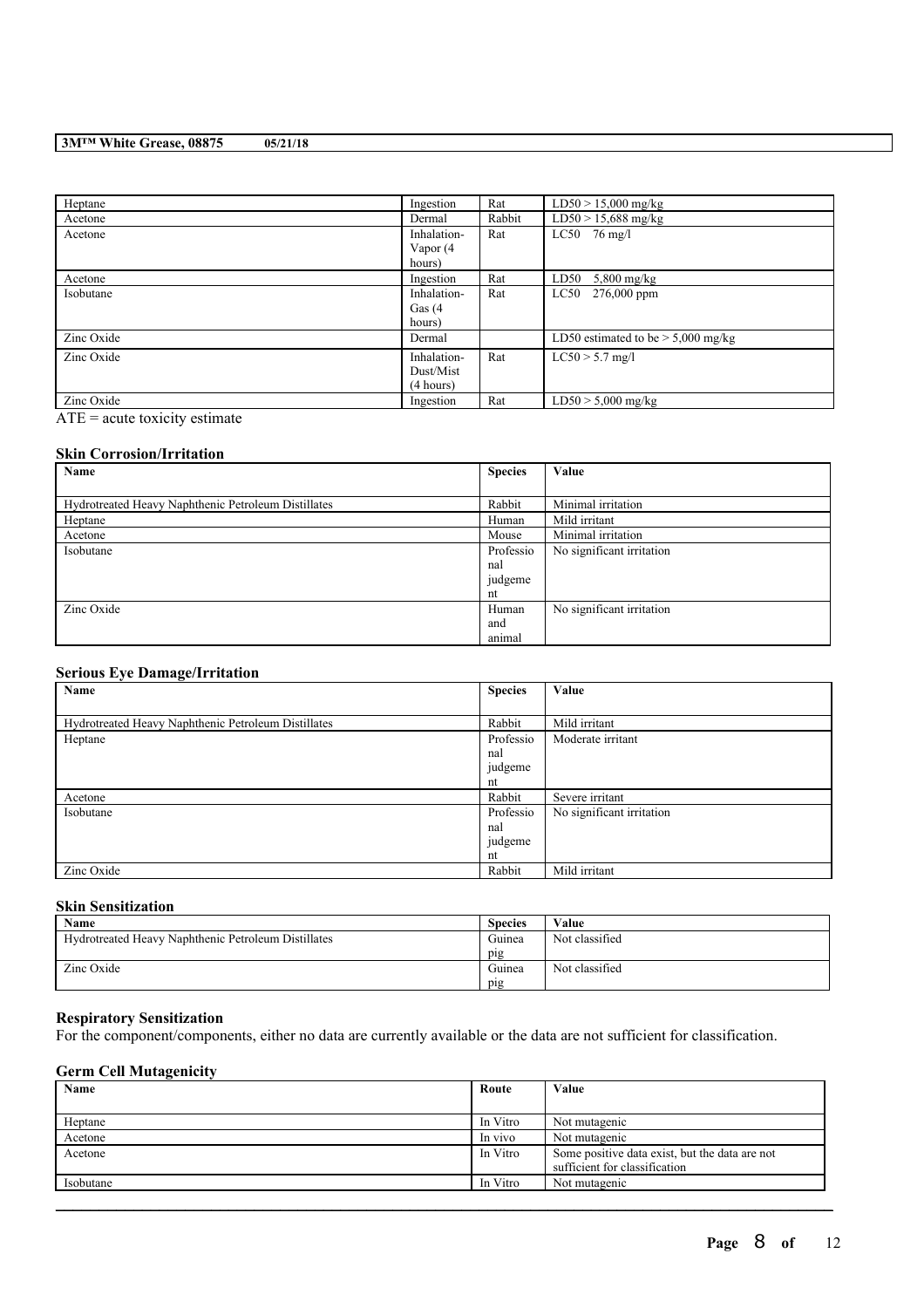| Zinc Oxide | In Vitro | Some positive data exist, but the data are not<br>sufficient for classification |
|------------|----------|---------------------------------------------------------------------------------|
| Zinc Oxide | In vivo  | Some positive data exist, but the data are not<br>sufficient for classification |

## **Carcinogenicity**

| Name                                                | Route      | <b>Species</b> | Value                                          |
|-----------------------------------------------------|------------|----------------|------------------------------------------------|
| Hydrotreated Heavy Naphthenic Petroleum Distillates | Ingestion  | Rat            | Not carcinogenic                               |
| Hydrotreated Heavy Naphthenic Petroleum Distillates | Dermal     | Mouse          | Some positive data exist, but the data are not |
|                                                     |            |                | sufficient for classification                  |
| Acetone                                             | <b>Not</b> | Multiple       | Not carcinogenic                               |
|                                                     | Specified  | animal         |                                                |
|                                                     |            | species        |                                                |

## **Reproductive Toxicity**

## **Reproductive and/or Developmental Effects**

| Name       | Route      | Value                                  | <b>Species</b> | <b>Test Result</b> | <b>Exposure</b> |
|------------|------------|----------------------------------------|----------------|--------------------|-----------------|
|            |            |                                        |                |                    | <b>Duration</b> |
| Acetone    | Ingestion  | Not classified for male reproduction   | Rat            | <b>NOAEL 1,700</b> | 13 weeks        |
|            |            |                                        |                | mg/kg/day          |                 |
| Acetone    | Inhalation | Not classified for development         | Rat            | NOAEL 5.2          | during          |
|            |            |                                        |                | mg/l               | organogenesi    |
|            |            |                                        |                |                    |                 |
| Zinc Oxide | Ingestion  | Not classified for reproduction and/or | Multiple       | NOAEL 125          | premating $\&$  |
|            |            | development                            | animal         | mg/kg/day          | during          |
|            |            |                                        | species        |                    | gestation       |

# **Target Organ(s)**

# **Specific Target Organ Toxicity - single exposure**

| Name                                                             | Route      | <b>Target Organ(s)</b>               | Value                                                                              | <b>Species</b>                | <b>Test Result</b>            | <b>Exposure</b><br><b>Duration</b> |
|------------------------------------------------------------------|------------|--------------------------------------|------------------------------------------------------------------------------------|-------------------------------|-------------------------------|------------------------------------|
| Hydrotreated Heavy<br>Naphthenic Petroleum<br><b>Distillates</b> | Inhalation | respiratory irritation               | Some positive data exist, but the<br>data are not sufficient for<br>classification |                               | NOAEL Not<br>available        |                                    |
| Heptane                                                          | Inhalation | central nervous<br>system depression | May cause drowsiness or<br>dizziness                                               | Human                         | <b>NOAEL Not</b><br>available |                                    |
| Heptane                                                          | Inhalation | respiratory irritation               | Some positive data exist, but the<br>data are not sufficient for<br>classification | Human                         | <b>NOAEL Not</b><br>available |                                    |
| Heptane                                                          | Ingestion  | central nervous<br>system depression | May cause drowsiness or<br>dizziness                                               | Human                         | <b>NOAEL Not</b><br>available |                                    |
| Acetone                                                          | Inhalation | central nervous<br>system depression | May cause drowsiness or<br>dizziness                                               | Human                         | <b>NOAEL Not</b><br>available |                                    |
| Acetone                                                          | Inhalation | respiratory irritation               | Some positive data exist, but the<br>data are not sufficient for<br>classification | Human                         | NOAEL Not<br>available        |                                    |
| Acetone                                                          | Inhalation | immune system                        | Not classified                                                                     | Human                         | <b>NOAEL 1.19</b><br>mg/l     | 6 hours                            |
| Acetone                                                          | Inhalation | liver                                | Not classified                                                                     | Guinea<br>pig                 | NOAEL Not<br>available        |                                    |
| Acetone                                                          | Ingestion  | central nervous<br>system depression | May cause drowsiness or<br>dizziness                                               | Human                         | <b>NOAEL Not</b><br>available | poisoning<br>and/or abuse          |
| Isobutane                                                        | Inhalation | cardiac sensitization                | Causes damage to organs                                                            | Multiple<br>animal<br>species | NOAEL Not<br>available        |                                    |
| Isobutane                                                        | Inhalation | central nervous<br>system depression | May cause drowsiness or<br>dizziness                                               | Human<br>and<br>animal        | NOAEL Not<br>available        |                                    |
| Isobutane                                                        | Inhalation | respiratory irritation               | Not classified                                                                     | Mouse                         | <b>NOAEL Not</b><br>available |                                    |

 $\mathcal{L}_\mathcal{L} = \mathcal{L}_\mathcal{L} = \mathcal{L}_\mathcal{L} = \mathcal{L}_\mathcal{L} = \mathcal{L}_\mathcal{L} = \mathcal{L}_\mathcal{L} = \mathcal{L}_\mathcal{L} = \mathcal{L}_\mathcal{L} = \mathcal{L}_\mathcal{L} = \mathcal{L}_\mathcal{L} = \mathcal{L}_\mathcal{L} = \mathcal{L}_\mathcal{L} = \mathcal{L}_\mathcal{L} = \mathcal{L}_\mathcal{L} = \mathcal{L}_\mathcal{L} = \mathcal{L}_\mathcal{L} = \mathcal{L}_\mathcal{L}$ 

## **Specific Target Organ Toxicity - repeated exposure**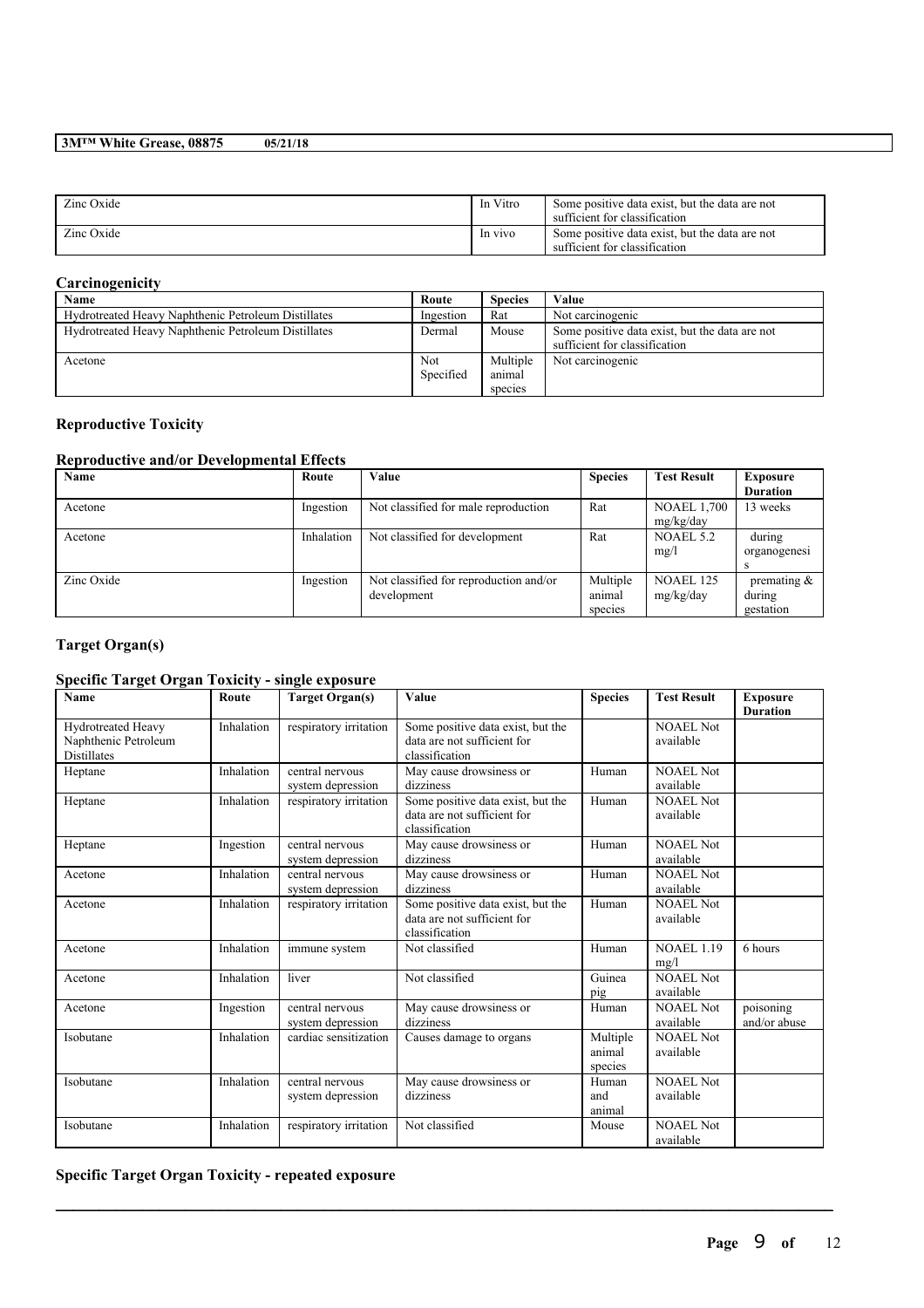| <b>Name</b> | Route      | <b>Target Organ(s)</b>                                                   | Value          | <b>Species</b> | <b>Test Result</b>                  | <b>Exposure</b><br><b>Duration</b> |
|-------------|------------|--------------------------------------------------------------------------|----------------|----------------|-------------------------------------|------------------------------------|
| Heptane     | Inhalation | liver   nervous<br>system   kidney<br>and/or bladder                     | Not classified | Rat            | <b>NOAEL 12</b><br>mg/l             | 26 weeks                           |
| Acetone     | Dermal     | eves                                                                     | Not classified | Guinea<br>pig  | <b>NOAEL Not</b><br>available       | 3 weeks                            |
| Acetone     | Inhalation | hematopoietic<br>system                                                  | Not classified | Human          | <b>NOAEL 3</b><br>mg/l              | 6 weeks                            |
| Acetone     | Inhalation | immune system                                                            | Not classified | Human          | <b>NOAEL 1.19</b><br>mg/l           | 6 days                             |
| Acetone     | Inhalation | kidney and/or<br>bladder                                                 | Not classified | Guinea<br>pig  | <b>NOAEL 119</b><br>mg/l            | not available                      |
| Acetone     | Inhalation | heart   liver                                                            | Not classified | Rat            | <b>NOAEL 45</b><br>mg/l             | 8 weeks                            |
| Acetone     | Ingestion  | kidney and/or<br>bladder                                                 | Not classified | Rat            | <b>NOAEL 900</b><br>mg/kg/day       | 13 weeks                           |
| Acetone     | Ingestion  | heart                                                                    | Not classified | $\bar{R}$ at   | <b>NOAEL</b><br>2,500<br>mg/kg/day  | 13 weeks                           |
| Acetone     | Ingestion  | hematopoietic<br>system                                                  | Not classified | Rat            | <b>NOAEL 200</b><br>mg/kg/day       | 13 weeks                           |
| Acetone     | Ingestion  | liver                                                                    | Not classified | Mouse          | <b>NOAEL</b><br>3,896<br>mg/kg/day  | 14 days                            |
| Acetone     | Ingestion  | eyes                                                                     | Not classified | Rat            | <b>NOAEL</b><br>3,400<br>mg/kg/day  | 13 weeks                           |
| Acetone     | Ingestion  | respiratory system                                                       | Not classified | Rat            | <b>NOAEL</b><br>2,500<br>mg/kg/day  | 13 weeks                           |
| Acetone     | Ingestion  | muscles                                                                  | Not classified | Rat            | NOAEL.<br>2,500 mg/kg               | 13 weeks                           |
| Acetone     | Ingestion  | skin   bone, teeth,<br>nails, and/or hair                                | Not classified | Mouse          | <b>NOAEL</b><br>11,298<br>mg/kg/day | 13 weeks                           |
| Isobutane   | Inhalation | kidney and/or<br>bladder                                                 | Not classified | Rat            | <b>NOAEL</b><br>4,500 ppm           | 13 weeks                           |
| Zinc Oxide  | Ingestion  | nervous system                                                           | Not classified | Rat            | <b>NOAEL 600</b><br>mg/kg/day       | 10 days                            |
| Zinc Oxide  | Ingestion  | endocrine system  <br>hematopoietic<br>system   kidney<br>and/or bladder | Not classified | Other          | <b>NOAEL 500</b><br>mg/kg/day       | 6 months                           |

| <b>Aspiration Hazard</b> |                                     |
|--------------------------|-------------------------------------|
| Name                     | Value                               |
| Heptane                  | .rafior<br>ı hazard<br>SDH<br>יוכב. |

Please contact the address or phone number listed on the first page of the SDS for additional toxicological information **on this material and/or its components.**

# **SECTION 12: Ecological information**

## **Ecotoxicological information**

Please contact the address or phone number listed on the first page of the SDS for additional ecotoxicological information on this material and/or its components.

## **Chemical fate information**

Please contact the address or phone number listed on the first page of the SDS for additional chemical fate information on this material and/or its components.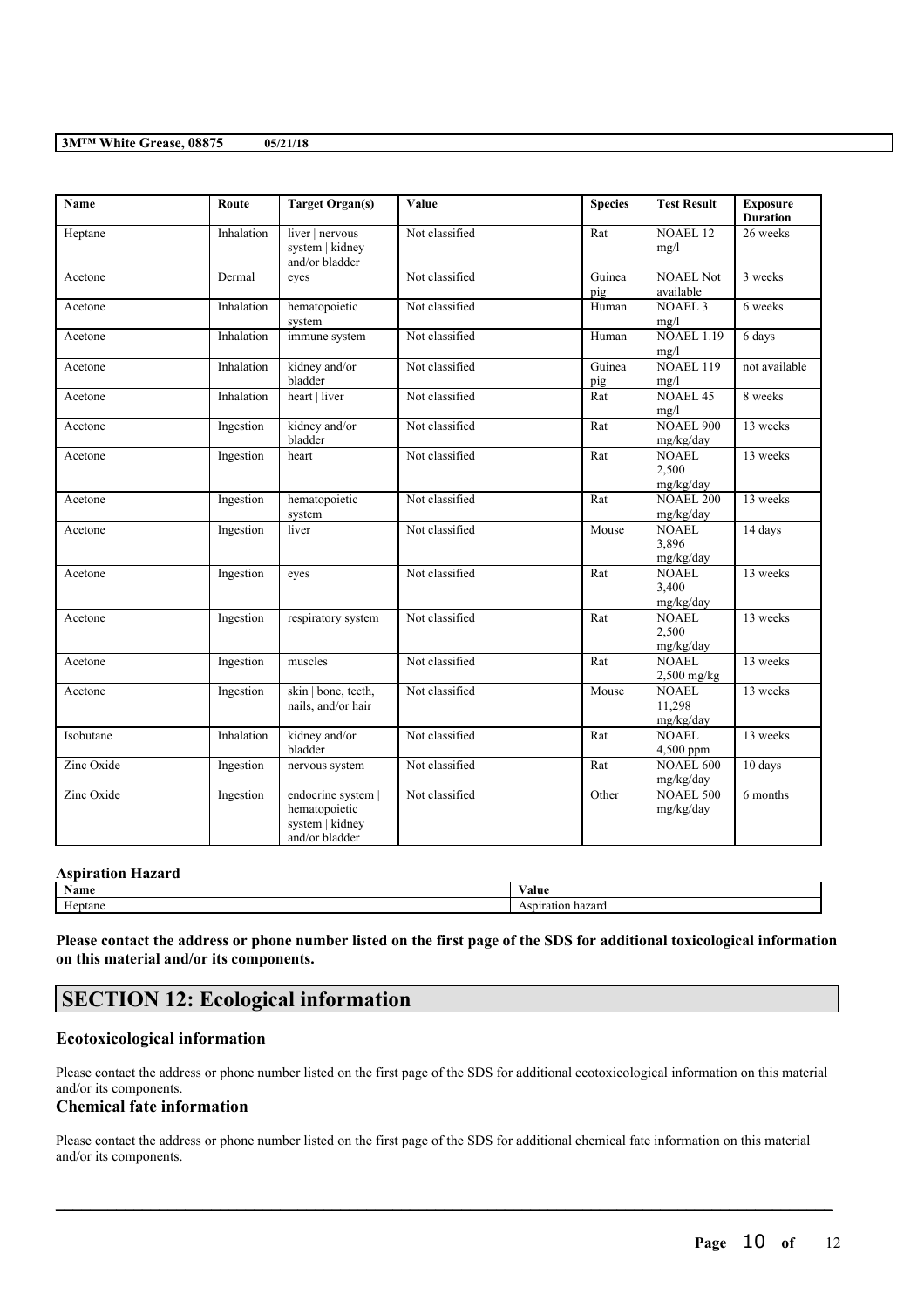# **SECTION 13: Disposal considerations**

### **13.1. Disposal methods**

Dispose of contents/ container in accordance with the local/regional/national/international regulations.

Incinerate in a permitted waste incineration facility. Facility must be capable of handling aerosol cans. Empty drums/barrels/containers used for transporting and handling hazardous chemicals (chemical substances/mixtures/preparations classified as Hazardous as per applicable regulations) shall be considered, stored, treated  $\&$  disposed of as hazardous wastes unless otherwise defined by applicable waste regulations. Consult with the respective regulating authorities to determine the available treatment and disposal facilities.

# **SECTION 14: Transport Information**

For Transport Information, please visit http://3M.com/Transportinfo or call 1-800-364-3577 or 651-737-6501.

# **SECTION 15: Regulatory information**

## **15.1. US Federal Regulations**

Contact 3M for more information.

### **EPCRA 311/312 Hazard Classifications:**

| <b>Physical Hazards</b>                                      |  |
|--------------------------------------------------------------|--|
| Flammable (gases, aerosols, liquids, or solids)              |  |
| Gas under pressure                                           |  |
|                                                              |  |
| <b>Health Hazards</b>                                        |  |
| <b>Aspiration Hazard</b>                                     |  |
| Serious eye damage or eye irritation                         |  |
| Simple Asphyxiant                                            |  |
| Specific target organ toxicity (single or repeated exposure) |  |

### Section 313 Toxic Chemicals subject to the reporting requirements of that section and 40 CFR part 372 (EPCRA):

| Ingredient                  | C.A.S. No | $\%$ by Wt |
|-----------------------------|-----------|------------|
| Zinc Oxide (ZINC COMPOUNDS) | 1314-13-2 |            |

### **15.2. State Regulations**

Contact 3M for more information.

### **15.3. Chemical Inventories**

The components of this product are in compliance with the chemical notification requirements of TSCA. All required components of this product are listed on the active portion of the TSCA Inventory.

Contact 3M for more information.

## **15.4. International Regulations**

Contact 3M for more information.

**This SDS has been prepared to meet the U.S. OSHA Hazard Communication Standard, 29 CFR 1910.1200.**